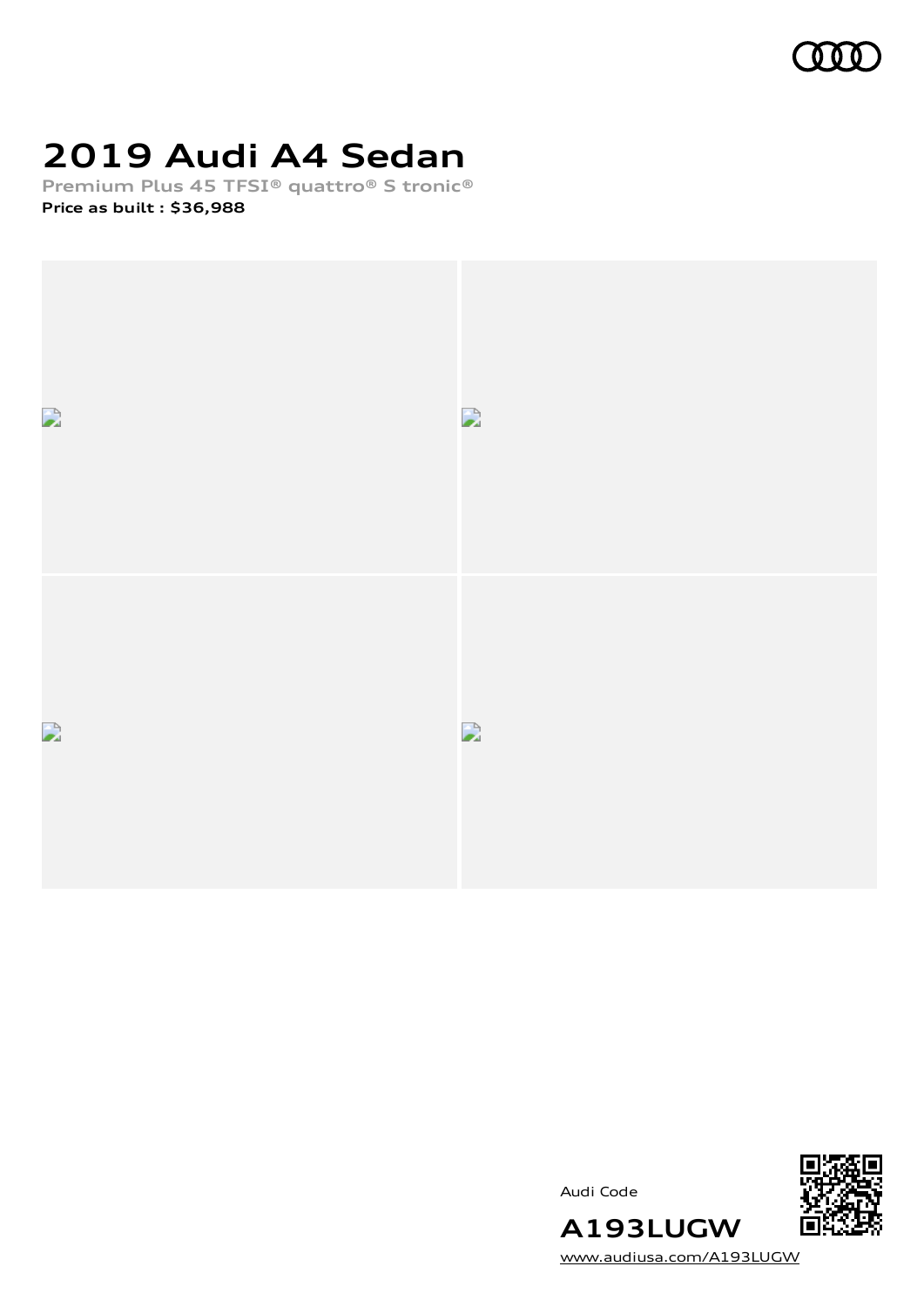### **Summary**

#### **Audi 2019 Audi A4 Sedan** Premium Plus 45 TFSI® quattro® S tronic®

**Price as buil[t](#page-8-0)** \$36,988

#### **Exterior colour**

Glacier White metallic

### D

#### **Further Information**

|                 | N٥           |
|-----------------|--------------|
| Mileage         | 35,352 miles |
| Type of vehicle | Used car     |

**Warranty**

#### **Interior colour**

| Seats     | Black |
|-----------|-------|
| Dashboard | Black |
| Carpet    | Black |
| Headliner | Black |

#### **Audi Code** A193LUGW

**Your configuration on www.audiusa.com** [www.audiusa.com/A193LUGW](https://www.audiusa.com/A193LUGW)

**Commission number** 8f4befe80a0e0971574e

#### **Technical Specifications**

Engine type 2.0-liter four-cylinder Displacement/Bore and 1,984/82.5 x 92.8 cc/mm stroke Torque 273 lb-ft@rpm Top track speed 130 mph mph Acceleration (0 - 60 mph) 5.6 seconds seconds Recommended fuel Premium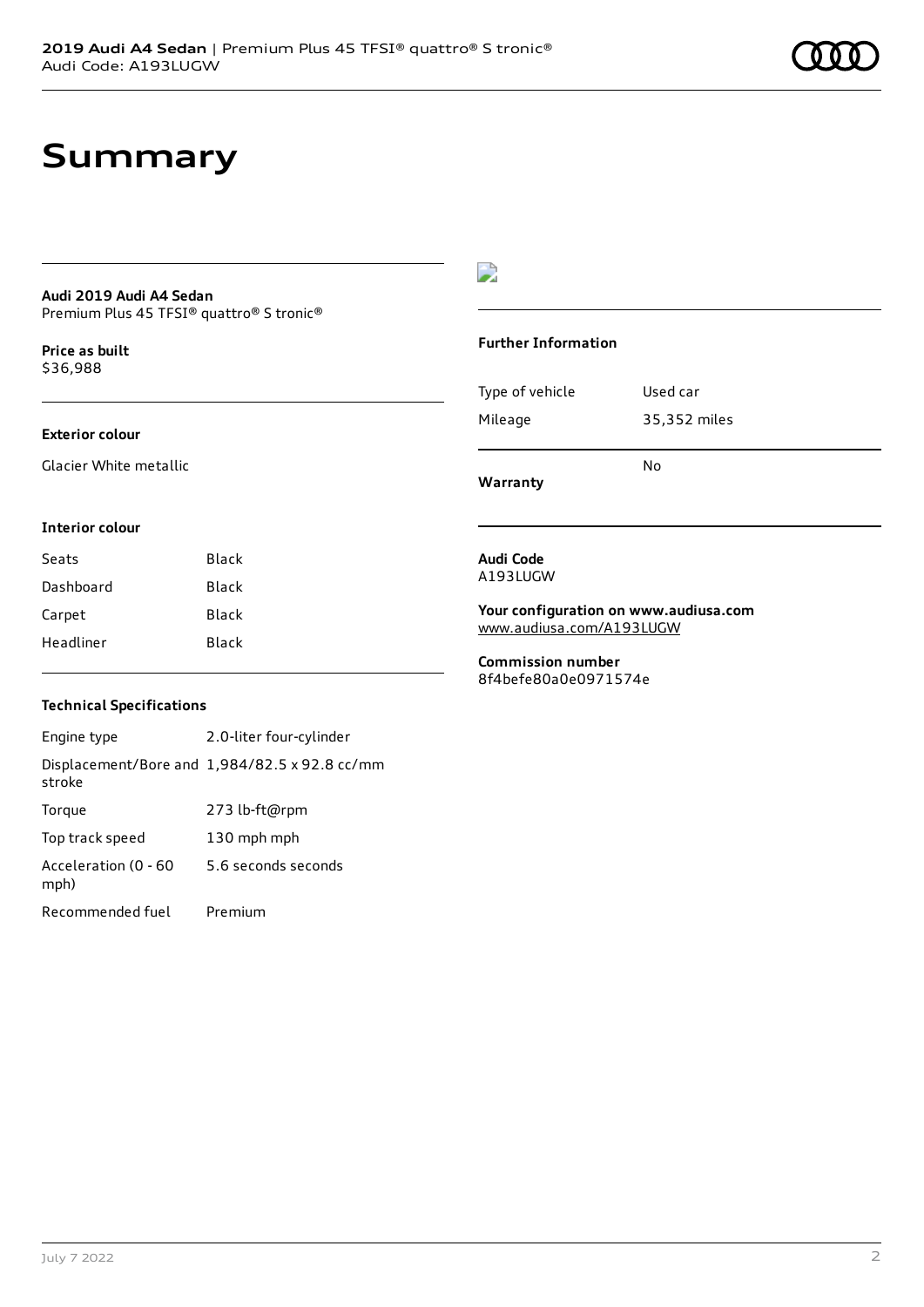

## **Standard features**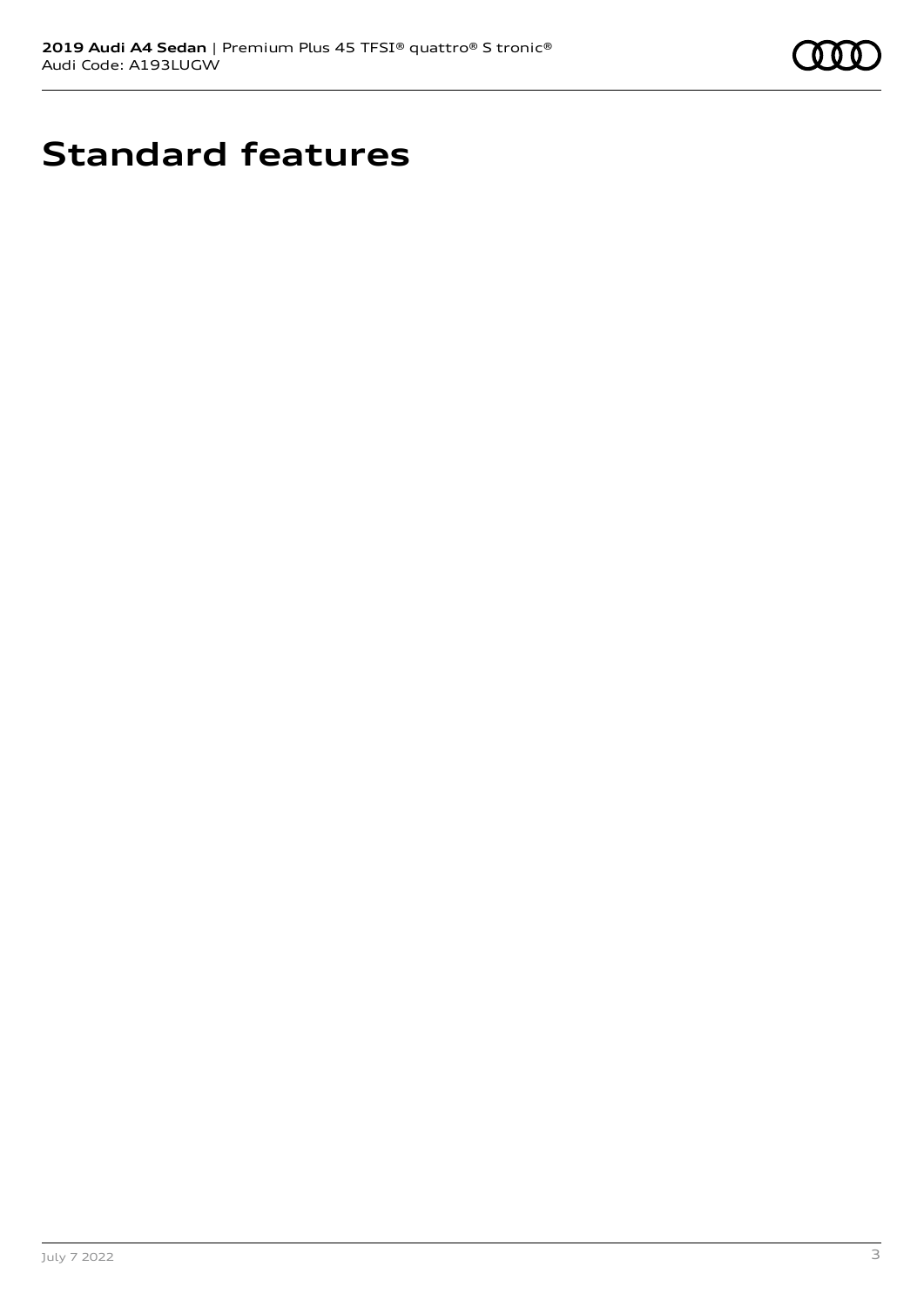### **Dealer remarks**

#### Shop With Us

Hoffman Audi of New London brings value to your driveway. Every vehicle has received a multi-point section by factory trained technicians along with a reconditioning of the exterior and interior. We make sure the vehicle is up to our standards before you take it home. Visit us in store or use our Hoffman At Home tool to buy online, we can even have the vehicle delivered to you!

Certified. Glacier White Metallic 2019 Audi A4 2.0T Premium Plus quattro quattro 7-Speed Automatic S tronic 2.0L I4 TFSI DOHC RECENT HOFFMAN TRADE, CLEAN CAR FAX...NO ACCIDENTS, AUDI CERTIFIED, SERVICE RECORDS AVAILABLE, ONE OWNER, NAVIGATION GPS NAV, SUNROOF MOONROOF, REMAINDER OF FACTORY WARRANTY, 18" Wheel Package, Alarm System w/Motion Sensor, All-Weather Floor Mats, Audi Advanced Key, Audi Connect PRIME & PLUS, Audi MMI Navigation Plus w/MMI Touch, Audi Pre Sense Rear, Audi Side Assist w/Rear Cross Traffic Assist, Audi Virtual Cockpit, Auto-Dimming Exterior Mirrors, Bang & Olufsen Sound System w/3D Sound, Cold Weather Package, Convenience Package, Heated Rear Seats, Heated Steering Wheel, Leatherette Covered Center Console & Door Armrests, LED Headlights, Memory for Driver's Seat, Parking System Plus, Power Folding Exterior Mirrors, Premium Plus Package, SiriusXM Satellite Radio, Wheels: 18" 10-Spoke-V Design.

23/34 City/Highway MPG

Audi Certified pre-owned Details:

- \* Roadside Assistance
- \* 300+ Point Inspection
- \* Transferable Warranty

\* Limited Warranty: 12 Month/Unlimited Mile beginning after new car warranty expires or from certified purchase date

\* Includes 24/7 Roadside Assistance emergency towing, collision, jump start, flat tire change, emergency fuel service, lock-out service, extrication service, Audi assist, CARFAX Vehicle History Report and SiriusXM satellite radio complimentary 90 day subscription. If Audi New Vehicle Limited Warranty (NVLW) coverage remains at time of CPO purchase, CPO Limited Warranty Coverage commences upon expiration of NVLW and continues until 5 years from vehicle's original in-service date with no mileage limitation. If NVLW coverage has expired at time of CPO purchase, CPO Limited Warranty coverage commences at time of purchase and continues for 12 months with no mileage limitation. Limited warranty is transferable between private parties.

\* Vehicle History

\* Warranty Deductible: \$0

Built on Trust

For over 100 years, Hoffman Auto Group has been exceeding clients expectations and building our reputation as the most trusted dealer group in Connecticut. We believe in giving you an experience that is memorable and convenient. Shop with us, where we use the latest data and software to give you the best offer possible. Spend less time negotiating and more time finding the perfect vehicle for you and your family. Hoffman, Driven By Trust!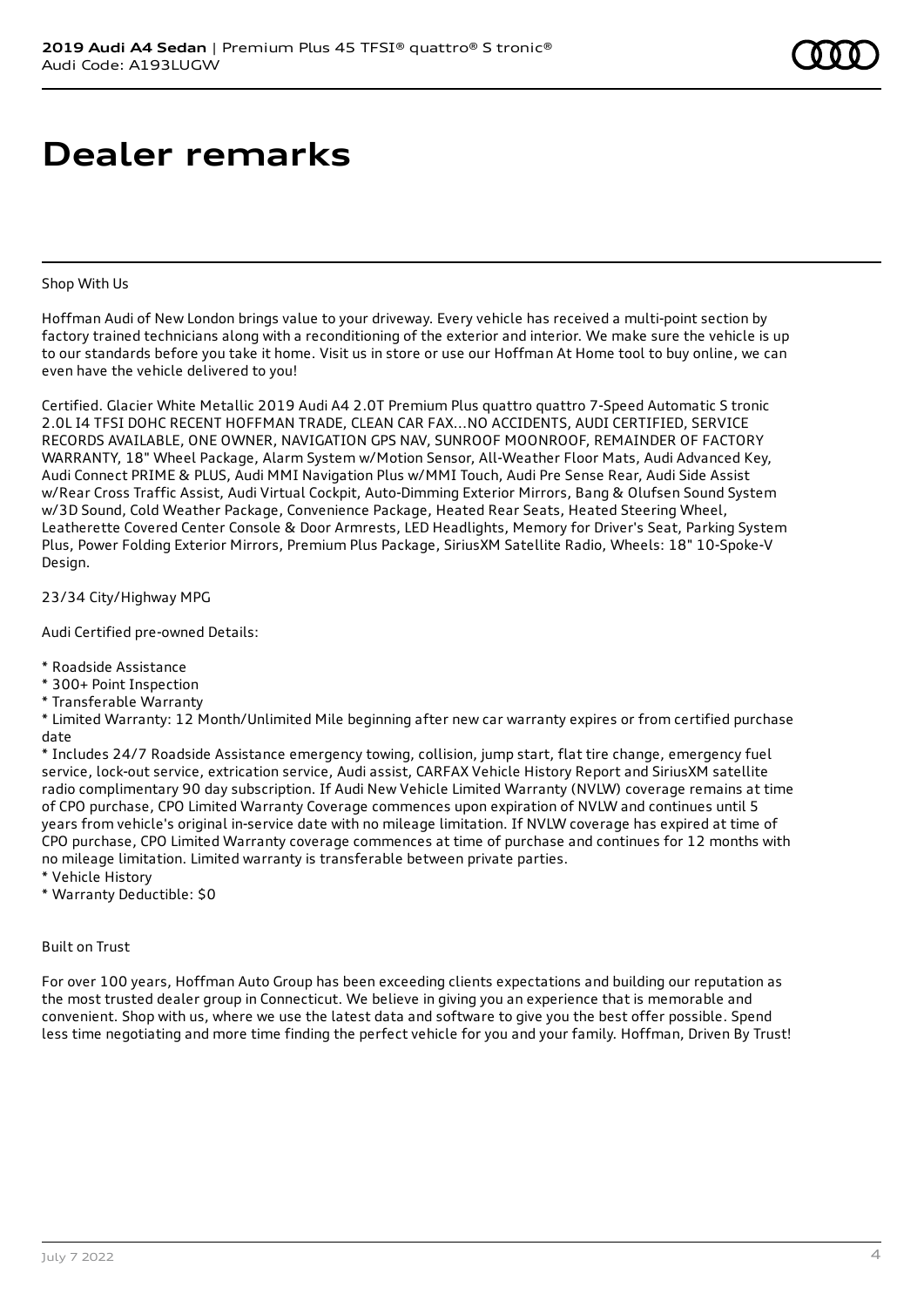### **Technical Specifications**

### **Engineering | Performance**

**Electrical system**

Engine type 2.0-liter four-cylinder

Alternator 14 Volt - 110-150A Battery 12 Volt - 420A/70Ah

| Acceleration (0 - 60<br>mph)                | 5.6 seconds seconds                           |
|---------------------------------------------|-----------------------------------------------|
| Power Level                                 | 45                                            |
| Engine block                                | Cast-iron                                     |
| Induction/fuel injection Turbocharged/TFSI® |                                               |
| Cylinder head                               | Aluminum-alloy                                |
| Max. output ps/hp 248 @ rpm                 |                                               |
| stroke                                      | Displacement/Bore and 1,984/82.5 x 92.8 cc/mm |
| Top track speed                             | 130 mph mph                                   |
| Torque                                      | 273 lb-ft@rpm                                 |
| Valvetrain                                  | 16 valve DOHC with Audi valvelift             |

#### **Transmission | Drivetrain**

| Gear ratios: 6th         | 0.508:1                                                                                                     |
|--------------------------|-------------------------------------------------------------------------------------------------------------|
| Gear ratios: Final Drive | 4.270:1                                                                                                     |
| Gear ratios: 7th         | 0.386:1                                                                                                     |
| Gear ratios: 4th         | 1.057:1                                                                                                     |
| Transmission             | Seven-speed S tronic <sup>®</sup> dual-clutch<br>transmission with quattro <sup>®</sup> all-<br>wheel drive |
| Gear ratios: 5th         | 0.738:1                                                                                                     |
| Gear ratios: 2nd         | 2.190:1                                                                                                     |
| Gear ratios: 3rd         | 1.517:1                                                                                                     |
| Gear ratios: Reverse     | 2.750:1                                                                                                     |
| Gear ratios: 1st         | 3.188:1                                                                                                     |

#### **Steering**

| Steering type                             | Electromechanical speed-sensitive<br>power steering system |
|-------------------------------------------|------------------------------------------------------------|
| Turning diameter, curb-38.1 ft<br>to-curb |                                                            |
| Steering ratio                            | 15.9:1                                                     |

#### **Suspension**

| Front axle | Five-link front independent steel<br>spring suspension |
|------------|--------------------------------------------------------|
| Rear axle  | Five-link rear independent steel<br>spring suspension  |

**(1/2)**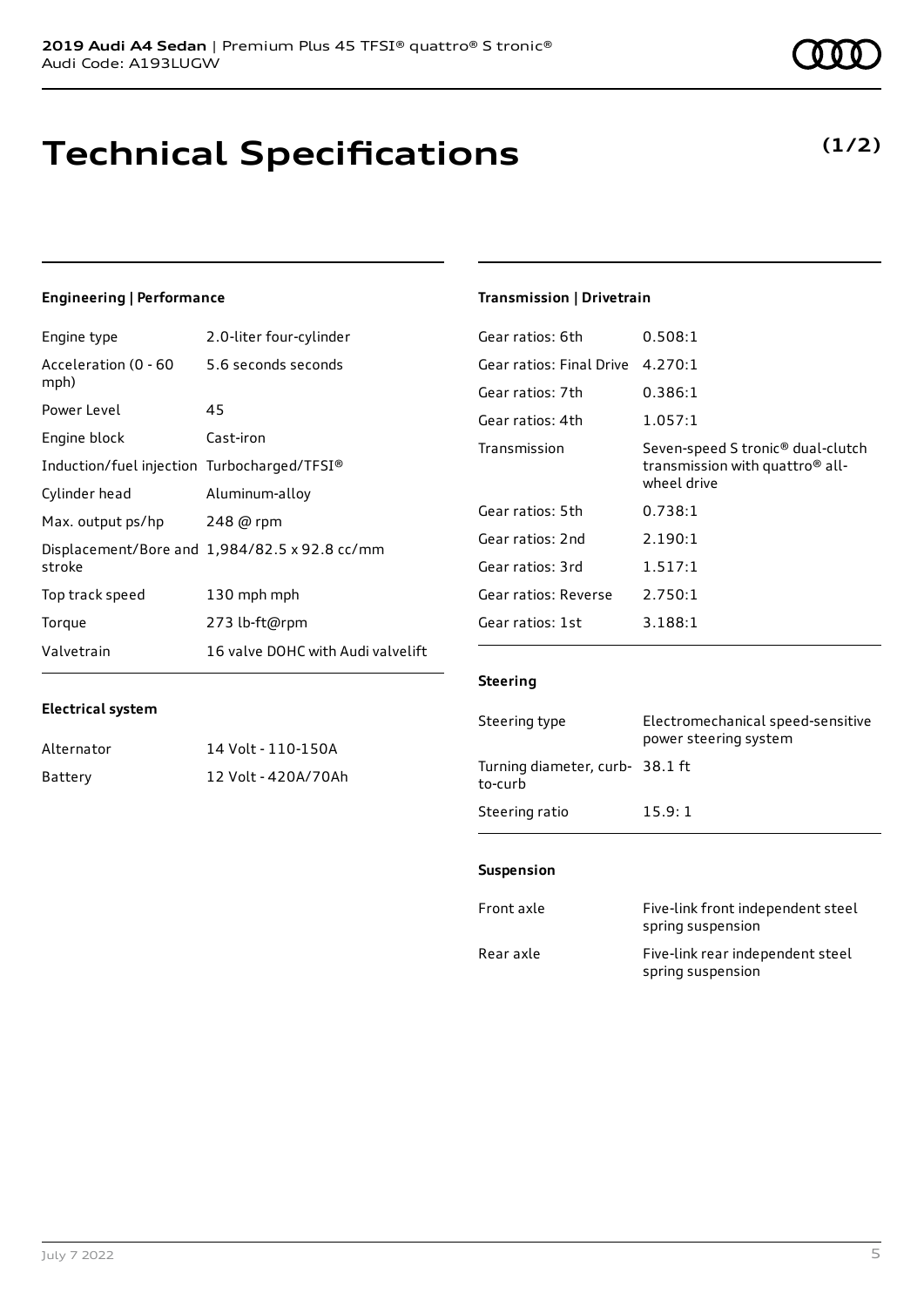# **Technical Specifications**

**(2/2)**

### **Brakes**

| Front brakes         | 13.3 (ventilated disc) in                                                                        | Seating capacity                | 5                     |
|----------------------|--------------------------------------------------------------------------------------------------|---------------------------------|-----------------------|
| Rear brakes          | 13.0 (ventilated disc) in                                                                        | Shoulder room, rear             | 54.5 in               |
| Parking brake        | Electromechanical                                                                                | Head room with front<br>sunroof | 38.9 in               |
|                      |                                                                                                  | Leg room, rear                  | 35.7 in               |
| <b>Body</b>          |                                                                                                  | Shoulder room, front            | 55.9 in               |
| Material             | Lightweight construction<br>technology - multi-material body<br>construction (steel and aluminum | Head room with rear<br>sunroof  | 37.4 in               |
|                      | composition) and multistep anti-                                                                 | Leg room, front                 | $41.3$ in             |
|                      | corrosion protection                                                                             | Cargo volume, rear              | $13.0/-$ cu ft, cu ft |
| Corrosion protection | Multistep anti-corrosion protection                                                              | seatbacks up/folded             |                       |

**Interior measurements**

#### **Warranty | Maintenance**

| Warranty    | 4-Year/50,000 mile Audi New<br>Vehicle Limited Warranty                                  |
|-------------|------------------------------------------------------------------------------------------|
| Maintenance | 12-month/10.00 mile (whichever<br>occurs first) NO CHARGE first<br>scheduled maintenance |

#### **Exterior Measurements**

| Height                           | 56.2 in  |
|----------------------------------|----------|
| Overall width without<br>mirrors | 72.5 in  |
| Length                           | 186.1 in |
| Wheelbase                        | 111.0 in |
| Drag coefficient                 | 0.27 Cw  |
| Overall width with<br>mirrors    | 79.6 in  |
| Track rear                       | 61.2 in  |
| Track front                      | 61.9 in  |
| Curb weight                      | 3,627 lb |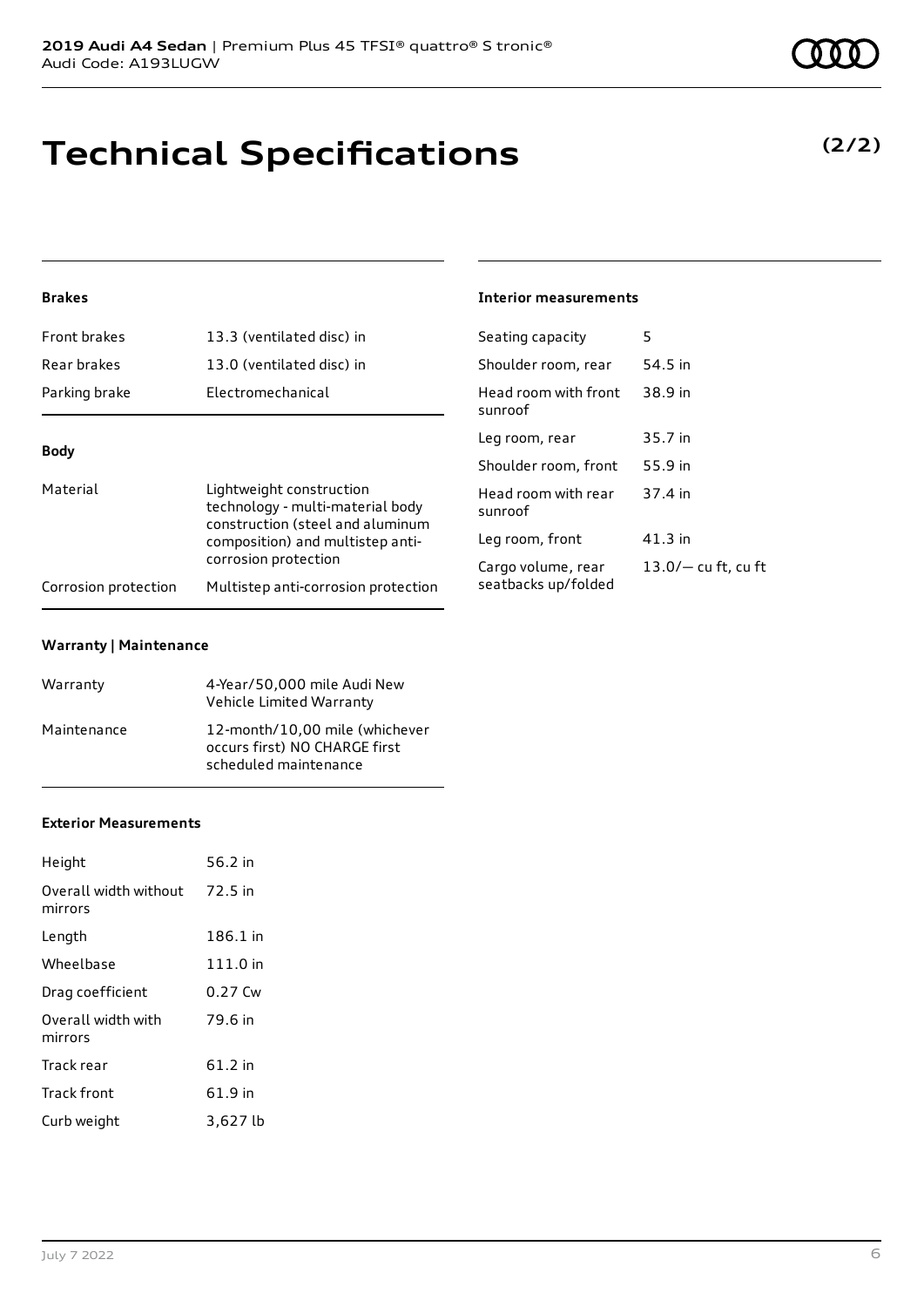### **Consumption- and emission**

**Consumption by NEDC**

combined 27 mpg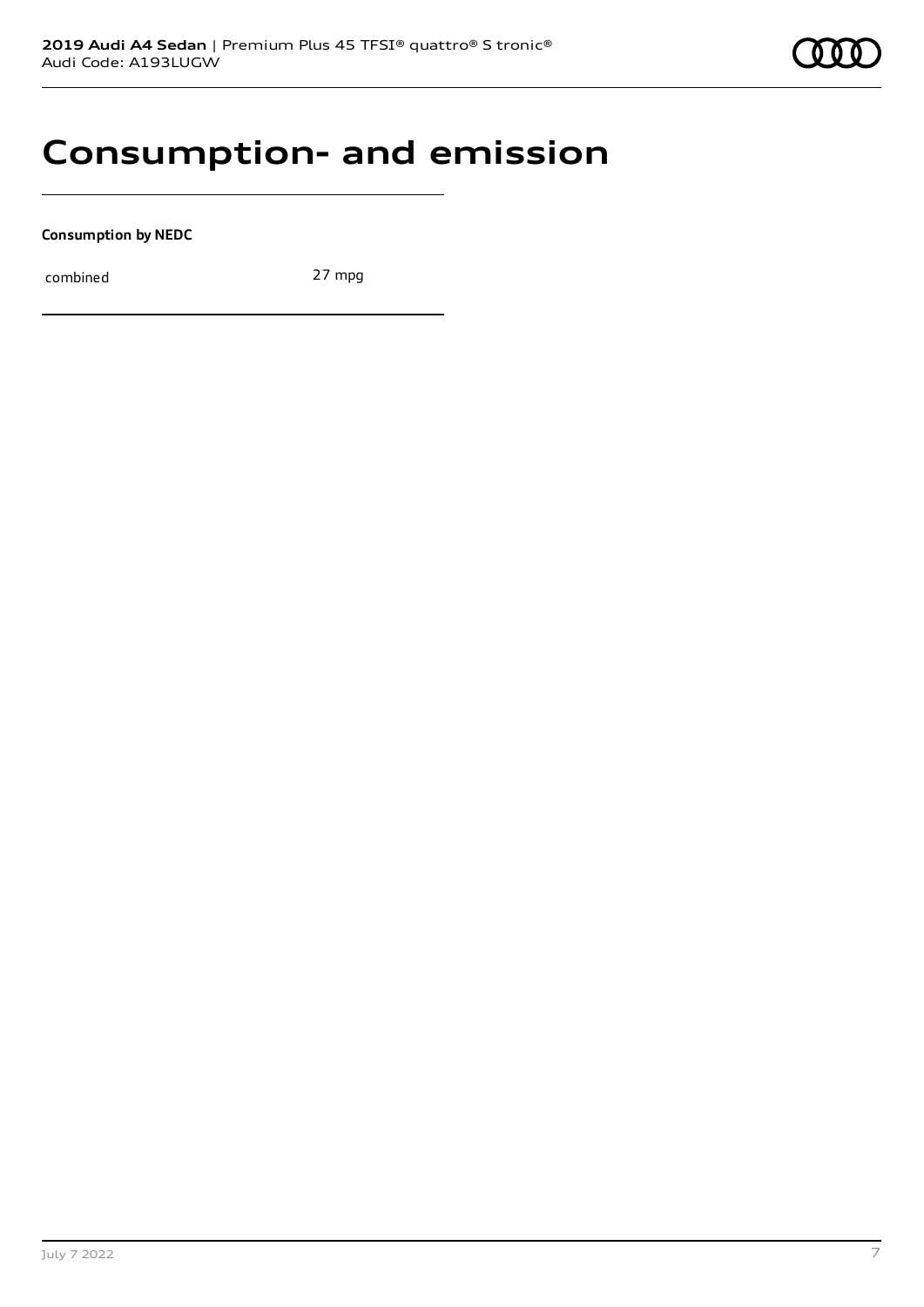# **Contact**

Dealer **Hoffman Audi of New London**

490 Broad St 06320 New London CT

Phone: +18604475000 FAX: 8604475039

www: [https://www.hoffmannewlondonaudi.com](https://www.hoffmannewlondonaudi.com/)